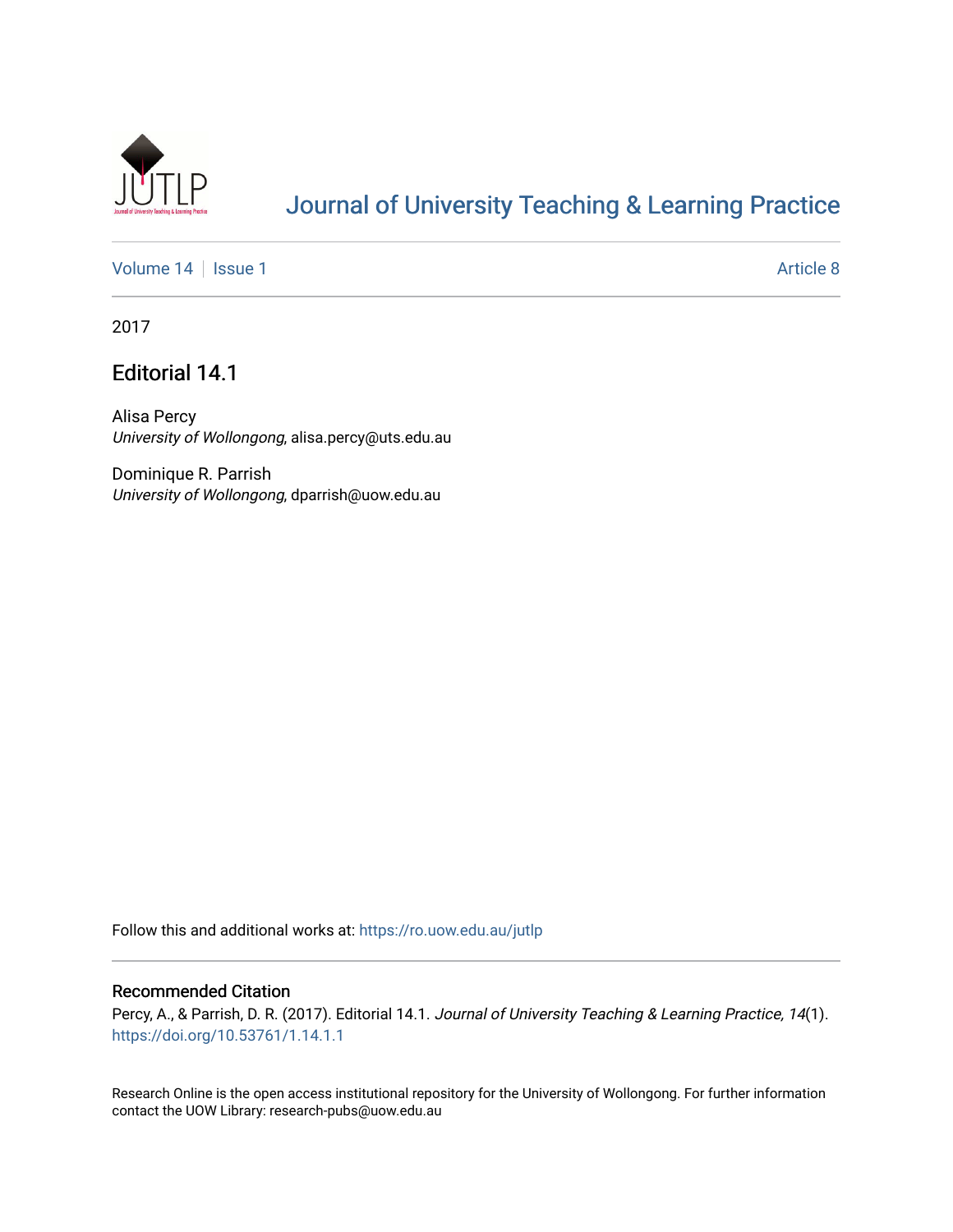Editorial 14.1

This article is available in Journal of University Teaching & Learning Practice: [https://ro.uow.edu.au/jutlp/vol14/iss1/](https://ro.uow.edu.au/jutlp/vol14/iss1/8)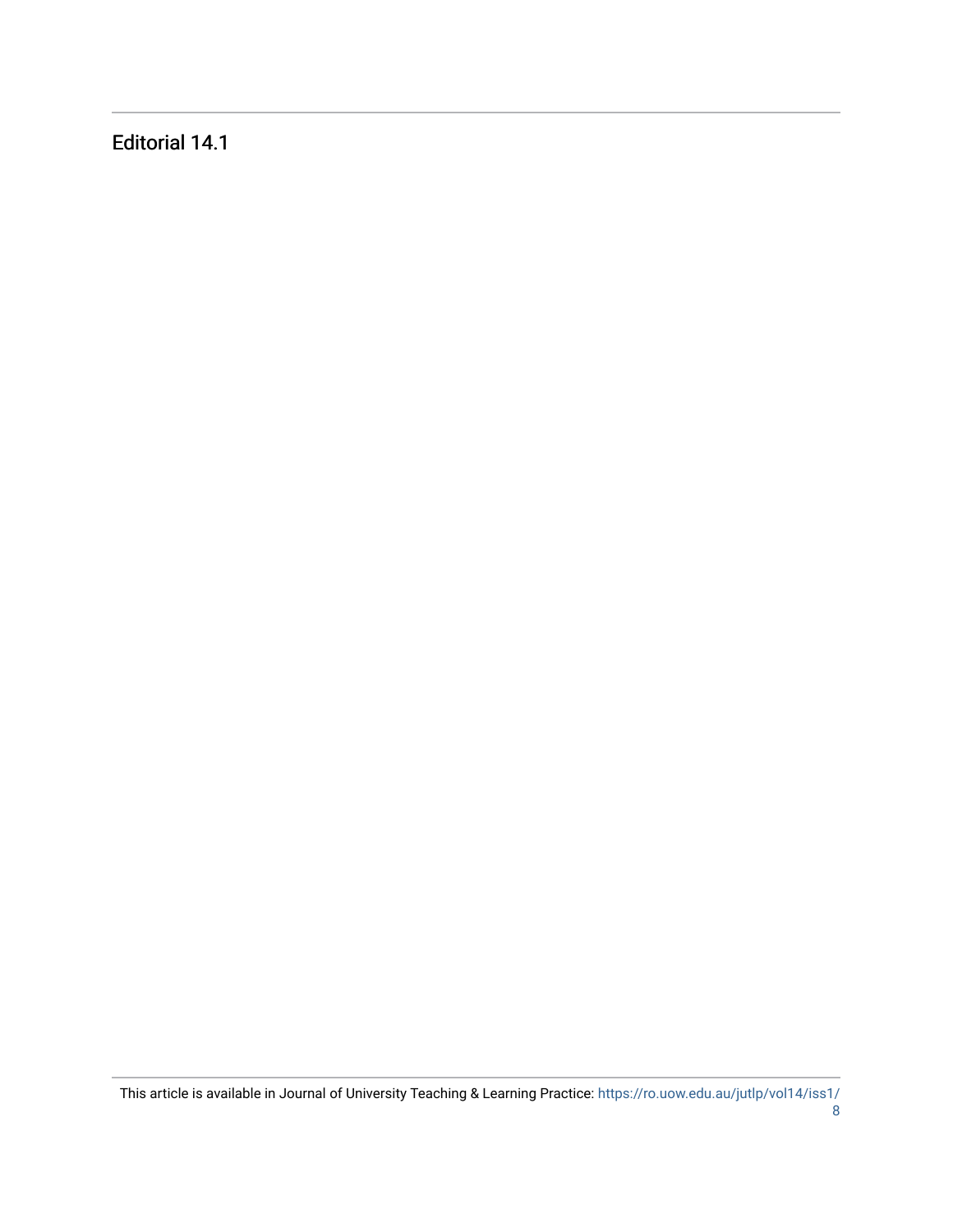

## [Journal of University Teaching & Learning Practice](https://ro.uow.edu.au/jutlp)

[Volume 14](https://ro.uow.edu.au/jutlp/vol14) | [Issue 1](https://ro.uow.edu.au/jutlp/vol14/iss1) Article 8

2017

## JUTLP Editorial Issue 14.1

Alisa Percy University of Wollongong, alisa.percy@uts.edu.au

Dominique R. Parrish University of Wollongong, dparrish@uow.edu.au

Follow this and additional works at: [https://ro.uow.edu.au/jutlp](https://ro.uow.edu.au/jutlp?utm_source=ro.uow.edu.au%2Fjutlp%2Fvol14%2Fiss1%2F8&utm_medium=PDF&utm_campaign=PDFCoverPages) 

#### Recommended Citation

Percy, A., & Parrish, D. R. (2017). JUTLP Editorial Issue 14.1. Journal of University Teaching & Learning Practice, 14(1). [https://ro.uow.edu.au/jutlp/vol14/iss1/8](https://ro.uow.edu.au/jutlp/vol14/iss1/8?utm_source=ro.uow.edu.au%2Fjutlp%2Fvol14%2Fiss1%2F8&utm_medium=PDF&utm_campaign=PDFCoverPages)

Research Online is the open access institutional repository for the University of Wollongong. For further information contact the UOW Library: research-pubs@uow.edu.au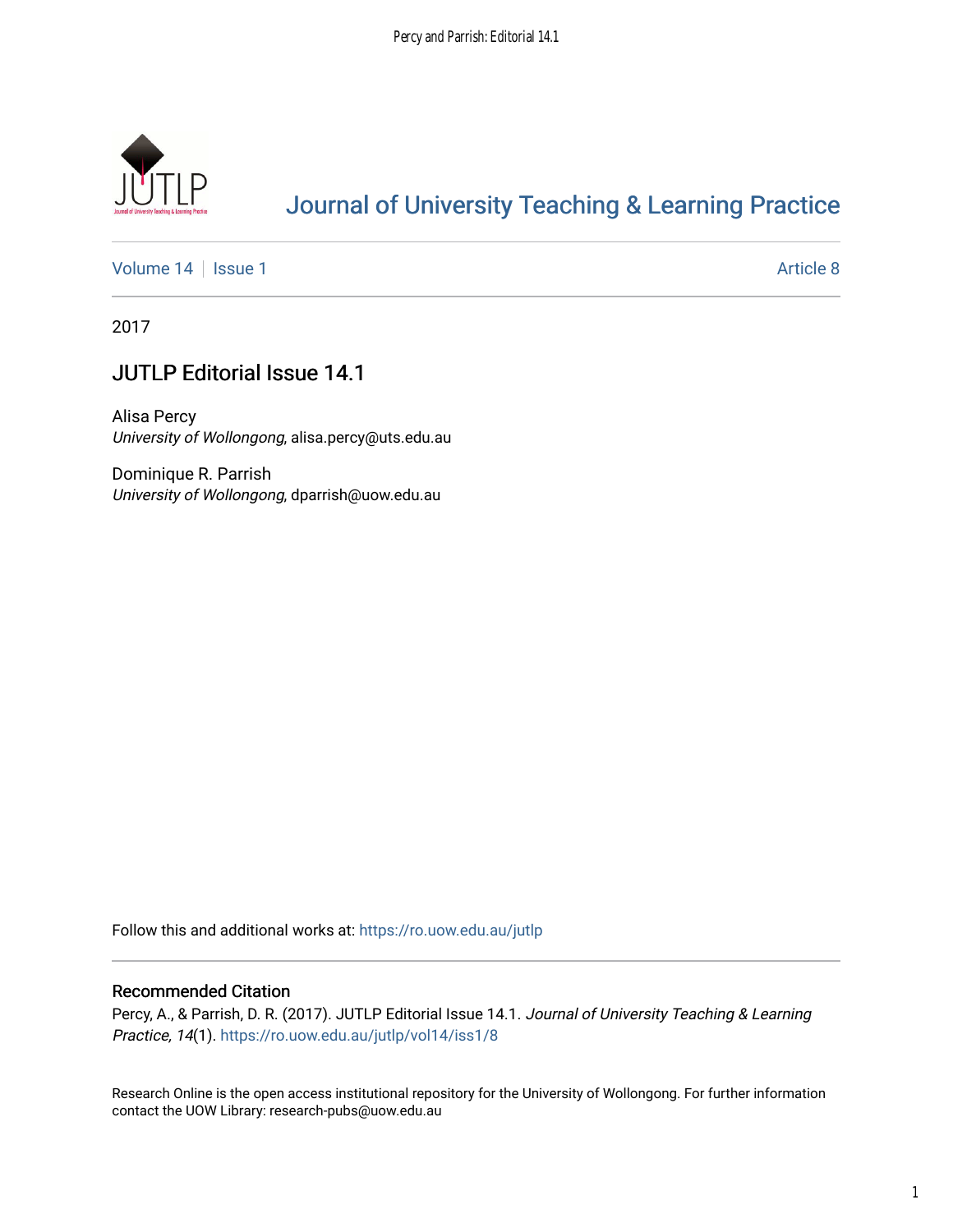JUTLP Editorial Issue 14.1

This article is available in Journal of University Teaching & Learning Practice: [https://ro.uow.edu.au/jutlp/vol14/iss1/](https://ro.uow.edu.au/jutlp/vol14/iss1/8) [8](https://ro.uow.edu.au/jutlp/vol14/iss1/8)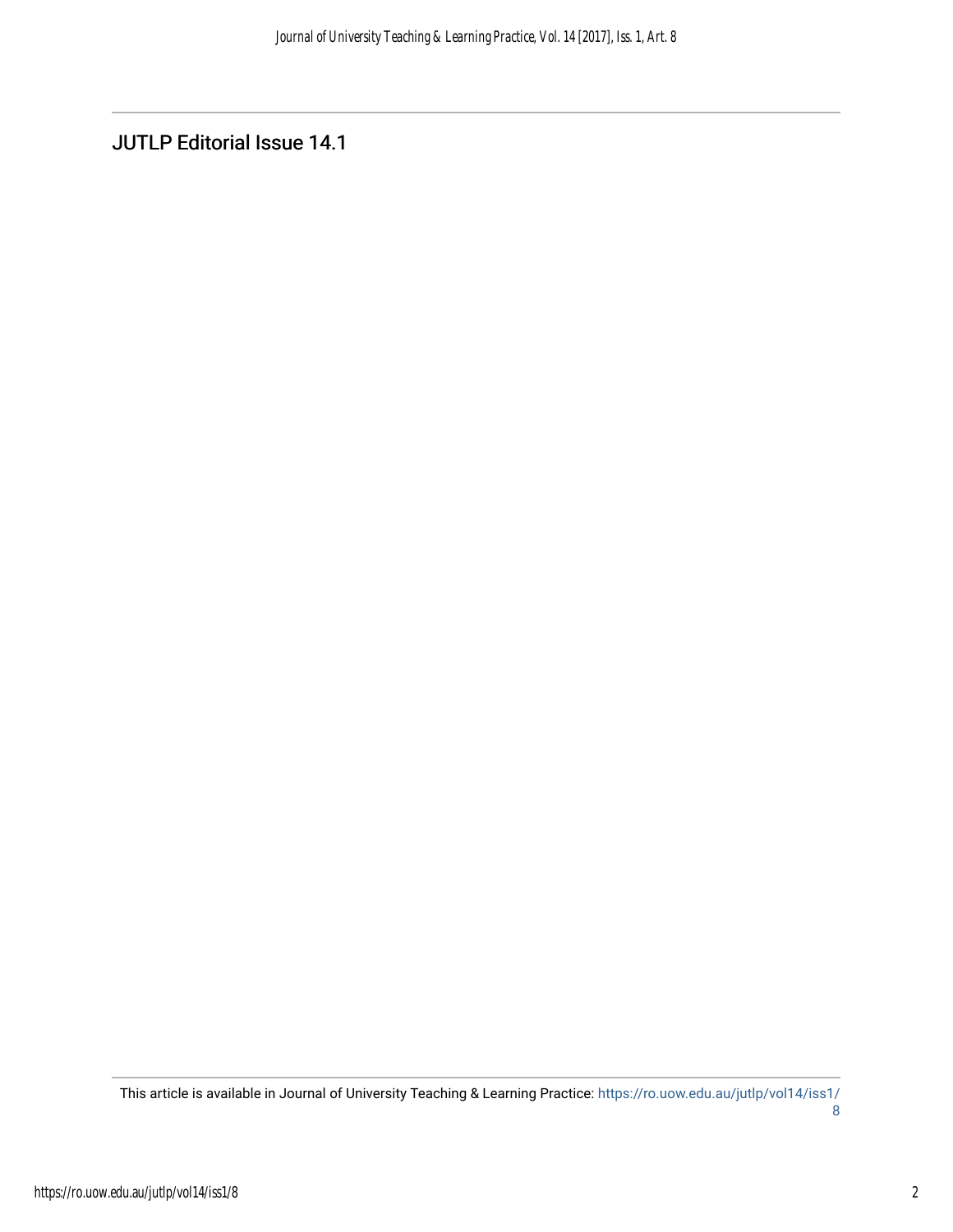### **Editorial 14.1**

This first issue for 2017 contains seven papers that broadly cover topics related to educational evaluation, sessional teaching, and language pedagogy and support.

Focusing on educational evaluation at a general level, **Huber** outlines a practical evaluation framework for small-scale learning and teaching projects suggesting that a well-designed plan and more focussed evaluation outcomes can assist with the general adoption of learning and teaching innovation. The framework is designed as an evidence-based flexible framework that can be adapted to specific contexts and aims to provide project teams with a structure and process to plan and implement evaluation strategies. Bringing the lens of evaluation into a specific context of innovation in assessment, **El Maaddawy and Deneen** report on a study evaluating the implementation of an Outcomes Based Learning (OBL) framework in a postgraduate Engineering course. Concerned primarily with the evaluation framework, they ask: how can assessment tasks function within an OBL framework to evaluate student attainment of learning outcomes; and what does direct and indirect evidence indicate regarding the effectiveness of an OBL approach that utilises innovative assessment? Drawing on data collected directly through the analysis of student work in assessment tasks, and indirectly through a student self-assessment survey of course outcomes and course evaluation survey, the authors' findings suggest that while these data sources were meaningful, the development of more fine-tuned instruments for evaluating OBL and innovative assessment would be worthwhile for producing more nuanced evidence of impact. Within the online learning space, **Jacobi** used an anonymous online survey with open-ended questions in one subject to gather evidence of students' perceptions of the utility and structure of online discussion. Identifying through the literature that student engagement in online discussion is as much a function of structure and strategies as it is social presence and authentic topics, Jacobi found that students found most effective in terms of structure included structured and relevant discussion prompts, small group placement, visible postings and timeframe. **Brown, White, Bowmar and Power** provide a comprehensive validity study of a tool – the that can be used to measure students' attitudes to the particular subjects they are studying – the Attitude to the Subject of Physiology Inventory (ASPI). They suggest that such a tool could be used by educators to gain insights into the effects of the curriculum on their students' attitude. end particle to the control of the control of the control of the state of the transfer and the state of the state of the state of the state of the state of the state of the state of the state of the state of the state of

Shifting the focus to the experience and professional needs of sessional teachers, **Williams and Beovich** report on an exploratory pilot study using qualitative methods to inform recommendations for attending to the professional needs of paramedic sessional teachers. Conducted a thematic analysis of interview data with thirty-six sessional educators, the authors identified five key themes: a lack of formality in communication, feedback and recruitment processes; program inconsistencies in relation to expectations, course information, and continuity; preparation for teaching in terms of staff qualifications and in-house development; connections and support in the form of working relationships and space; professional development and academic support; and educator benefits.

Finally, drawing attention to language pedagogy within a modern languages context, **Caruso, Gadd Colombi and Tebbit** call for the reconceptualization of the teaching and assessment of listening, from a focus on comprehension – the product of listening – to a focus on the process of 'how' to listen. The authors report on the use of a blended learning approach to provide students with multiple formative opportunities to practice their listening activities (online quizzes) prior to a final relatively low-stakes summative assessment. The student survey evaluation demonstrated a high level of student engagement and a strong perception from students that the opportunity to practice at their own time and pace assisted them improve their listening skills. With regard to the